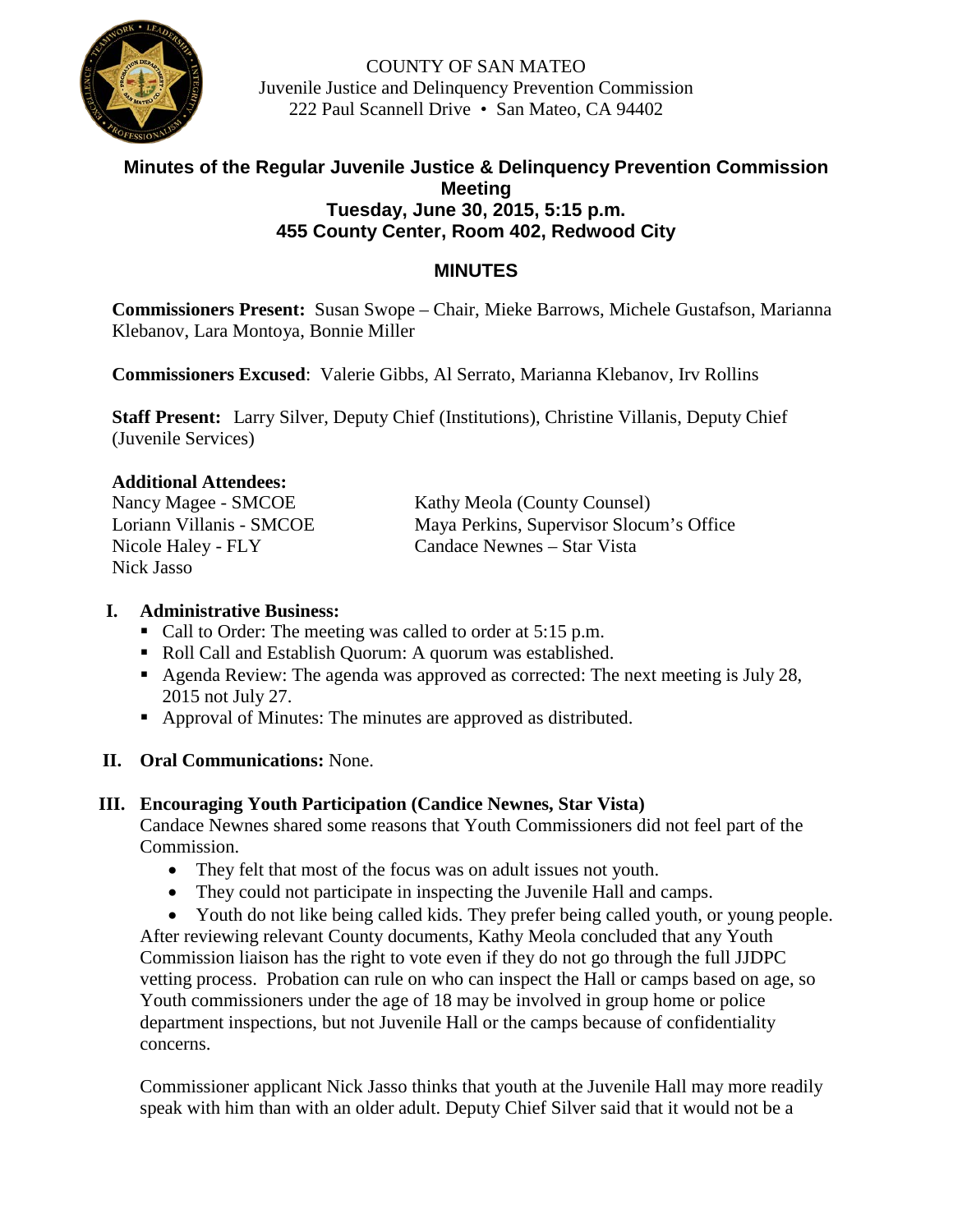problem for a Commissioner who is 18 and has graduated high school to go into the Juvenile Hall.

## **IV. Commission Composition JJDPC or JJC and DPC (All)**

Commissioner Swope stated that a Juvenile Justice Commission reports to the court and has the ability to have closed executive meetings. A Delinquency Prevention Commission reports to the Board of Supervisors and is subject to the Brown Act, so would only be able to have open meetings. When the two were combined it was agreed that the combined JJDPC would go by the Board of Supervisors rules for Boards and Commissions, which only allows for open meetings. We do not often need to have closed door meetings unless there is a sensitive issue to discuss. When sensitive issues involve youth confidentiality, the Brown Act still applies and the Commission cannot hold a closed door meeting to protect youth confidentiality. The only way, as the Commission is currently constituted, to discuss sensitive issues would be to have an ad hoc committee of less than a quorum that could meet with Probation. The committee can then share redacted information with the entire commission.

Kathy Meola clarified that the Juvenile Justice Commission, which each county is required to have, reports to the court and would not be a Brown Act Body. The County may, but is not required, to have a Juvenile Delinquency Prevention Commission. The Juvenile Delinquency Prevention Commission is intended to coordinate the work of those community agencies engaged in activities designed to prevent juvenile delinquency. In 2000, these two bodies were combined by the Board of Supervisors, which decided that all County Boards and Commissions would be subject to the Brown Act.

The Juvenile Justice Commission's duties are to inquire into the administration of the Juvenile Court Law, to have access to the authorized institutions, and to inspect those institutions at least once a year.

Commissioner Swope said that at the last meeting we opted to form an ad hoc committee to meet with Probation to inquire into an incident that occurred in January and to determine how the Commission will handle situations like this in the future. This ad hoc committee consists of Commissioner Swope, Commissioner Gustafson, Commissioner Barrows, and Commissioner Miller.

#### **V. Probation Remarks Camp Glenwood**

The first bi-weekly Camp Glenwood Re-design Steering Committee meeting was on June 25, 2015. The Steering Committee will form subcommittees to look at what is in the best interests of the youth. The Re-design will look at what programming works and what doesn't, family involvement, curriculum, mental health needs and evidence-based programs. Evidence-based programs open up opportunities for future funding.

The Court has decided that Glenwood will stay in La Honda, rather than move to the juvenile hall during program re-design. The Glenwood Staff will be very involved in the redesign; they have many years of experience working with youth. The original time frame was 90 days but it's hard to say if the re-design will be done by then. Also, the stream that provides water to the Camp is low and may affect the Camp's ability to continue in that location.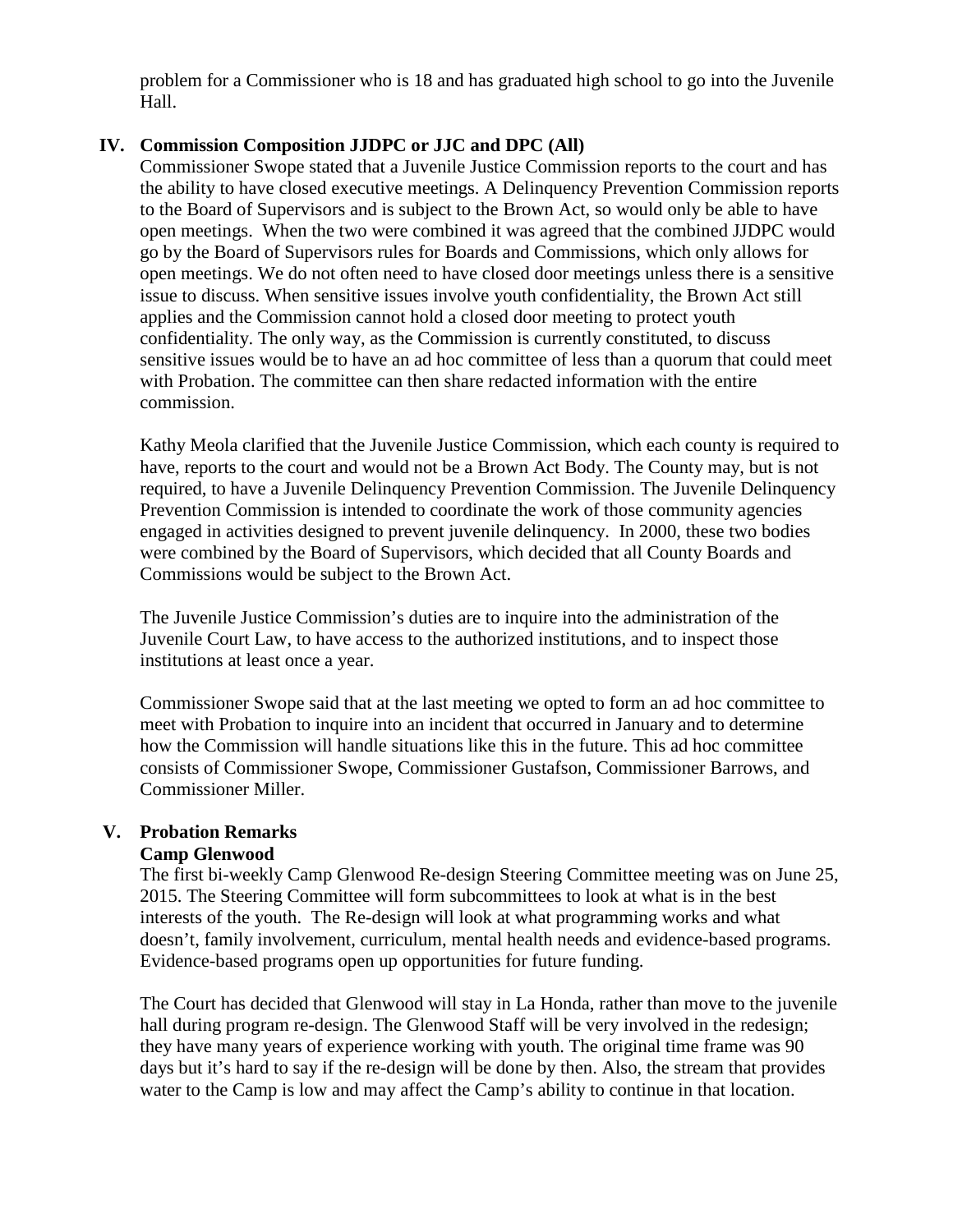## **Competency**

Deputy Chief Villanis has been meeting with James Wade, Rick Halpern, Jeff Rolston and Paul Sorbo to put together a protocol to help youth to become competent to assist in their defense in court. The draft is now going through the system (meaning it must be approved by the forensics committee and the presiding judge before Probation can implement it).

The problem is that the County has very few cases of very young, delinquent youth who are too developmentally immature to understand court proceedings, so it would be too costly for the County to create a program. Santa Clara contracts with the University of Virginia for its competency program, which is very expensive. Probation looked into subcontracting with Santa Clara County to use their program, but Santa Clara and San Mateo were unable to reach an acceptable cost basis for licensing UV's program.

## **VI. Court Remarks – None**

## **VII. Liaison/Study Group Reports**

## a. **Inspection Liaison (Gustafson/Rawlins)**

The inspections are being scheduled right now. The school inspections will be separate from the general inspections.

July 17 -- YSC general inspection (Bonnie, Marianna, Michele) July 23 at 9:30 -- Hillcrest/Kemp school inspection (Irv, Valerie, Susan, Michele) July 27 at 11:00 -- Kemp general inspection (Michele, Lara, Susan) July 28 at 10:00 - Glenwood school inspection (Irv, Valerie, Susan, Michele) August 18 -- Glenwood general inspection (Mieke, Al, Valerie)

When the inspections are completed, the school inspections will be combined with the general inspections for the reports.

We have not yet heard which police departments we need to inspect. We only inspect police stations where youth have been held in secure detention. This information is due from the State by the end of this week. We still need to assign these inspections. Commissioner Swope has asked Judge Cretan if he wants us to inspect group homes this year.

## b. **Educational Study Group (Rollins):** No report.

## c. **Legislative Liaison (Klebanov):** No report

## d. **Regional JJDPC Survey Liaison (Swope)**

Commissioner Swope has received completed surveys from 6 of the 9 Bay Area counties. She provided some preliminary information from those 6. Four are combined JJDPCs, 2 are JJCs, none have a DPC. Three are subject to the Brown Act, 3 say they are not (including the two JJCs), and one doesn't know.

As far as number of commissioners, Contra Costa has 10, Marin 9, San Mateo 9, Santa Clara 15, Sonoma 11, and Alameda 12. She has not heard from Solano or San Francisco. Contra Costa and San Mateo have open meetings, Sonoma is all closed meetings, Marin,